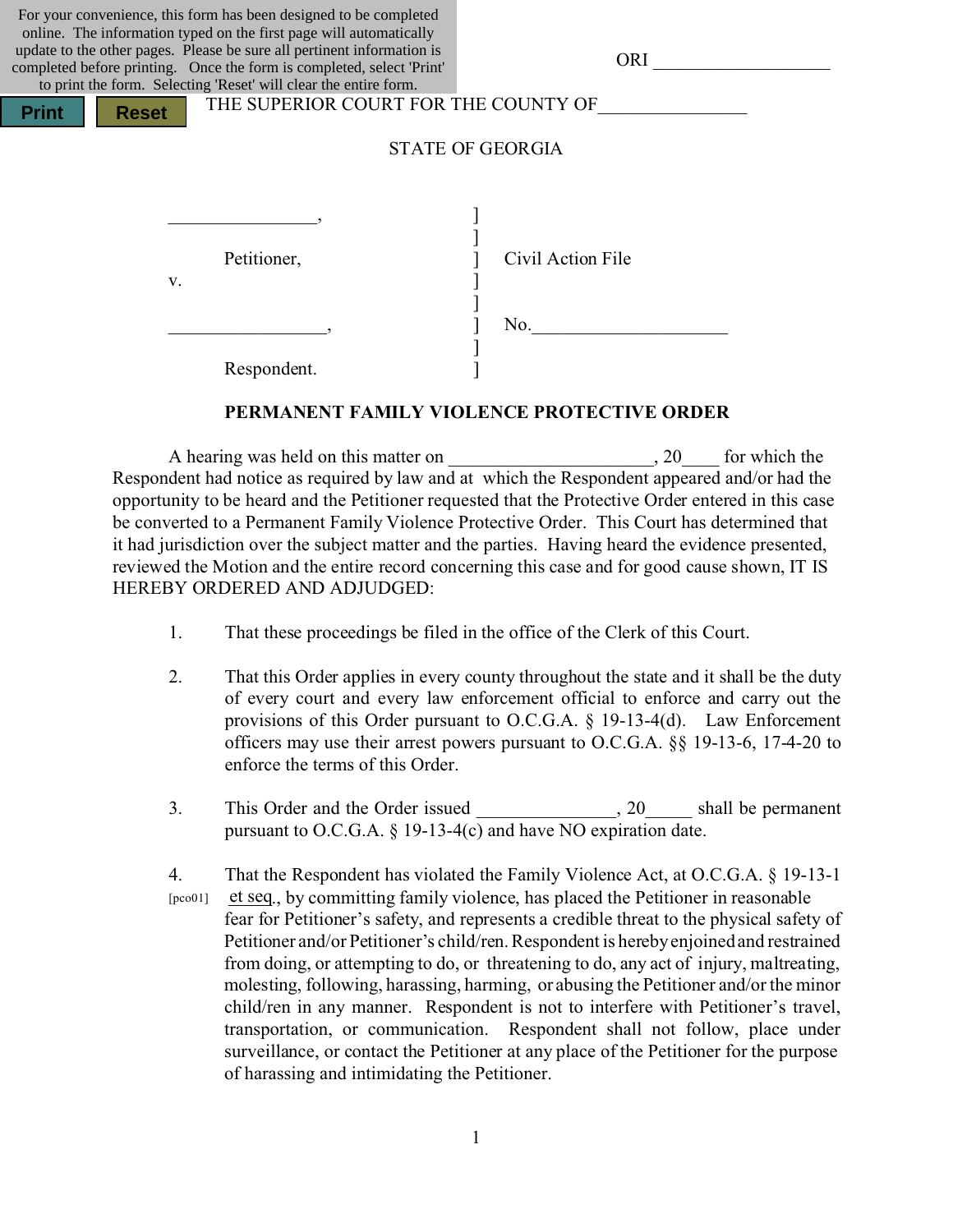- 5. That the Respondent is enjoined and restrained from doing or attempting to do, or [pco02] threatening to do, any act of injury, maltreating, molesting, harassing, harming, or abusing the Petitioner's family or household.
- 6. That this Court determined that it had jurisdiction over the parties and the subject matter under the laws of the State of Georgia and Respondent received reasonable notice and had the opportunity to be heard before this Order was issued sufficient to protect the Respondent's due process rights and this Order shall be presumed valid and pursuant to18 U.S.C. § 2265(a) shall be accorded full faith and credit by any other state or local jurisdiction and shall be enforced as if an Order of the enforcing state or jurisdiction.

## *ONLY THE FOLLOWING THAT ARE INITIALED BY THE JUDGE SHALL APPLY*

- \_\_\_\_\_ 7. Respondent is ordered to stay away from Petitioner's and Petitioner's child/ren's [pco04] residence and workplace and/or school and any subsequent residence or workplace or school of Petitioner and/or Petitioner's minor child/ren.
- 8. That Respondent is restrained and enjoined from approaching within yards [pco01,04] of Petitioner and/or Petitioner's minor children.
	- \_\_\_\_\_ 9. Respondent is ordered not to have any contact, direct, indirect or through another [pco05] person with Petitioner, by telephone, pager, fax, e-mail or any other means of communication except as specified in this Order.
- 10. That Petitioner is awarded temporary custody of the minor child/ren, namely:

| $\rm{DOB}$ | sex |
|------------|-----|
| <b>DOB</b> | sex |
| <b>DOB</b> | sex |
| $\rm{DOB}$ | sex |

Respondent is ordered not to interfere with the physical custody of the minor child/ren.

- \_\_\_\_\_ [pco06] Check here *only if Respondent* is awarded temporary custody of child/ren.
- 11. Respondent is ordered to pay to the Petitioner support for the minor child/ren in the amount of \$\_\_\_\_\_\_\_\_ every \_\_\_\_\_\_\_\_\_\_\_\_\_\_ beginning the \_\_\_\_\_\_\_ of \_\_\_\_\_\_\_\_\_\_\_\_\_\_, \_\_\_\_\_.

All payments are to be made by or to:  $\frac{1}{2}$  income deduction order \_\_\_\_ child support receiver by mail directly to the Petitioner

or  $\overline{\phantom{a}}$   $\overline{\phantom{a}}$   $\phantom{a}$   $\phantom{a}$   $\phantom{a}$   $\phantom{a}$   $\phantom{a}$   $\phantom{a}$   $\phantom{a}$   $\phantom{a}$   $\phantom{a}$   $\phantom{a}$   $\phantom{a}$   $\phantom{a}$   $\phantom{a}$   $\phantom{a}$   $\phantom{a}$   $\phantom{a}$   $\phantom{a}$   $\phantom{a}$   $\phantom{a}$   $\phantom{a}$   $\phantom{a}$   $\phantom{$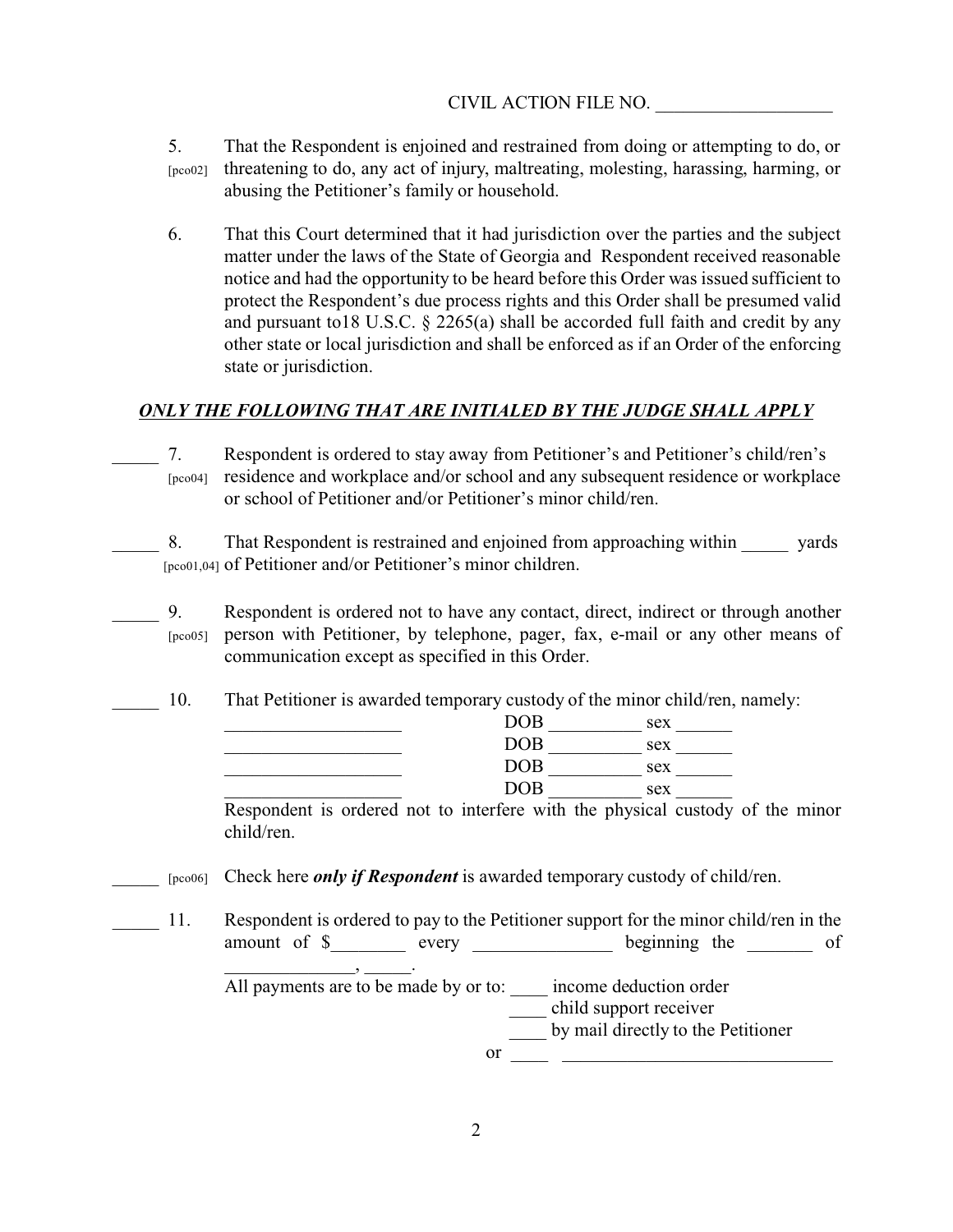#### CIVIL ACTION FILE NO.

In determining child support the Court finds as follows:

The gross income of the father is \$\_\_\_\_\_\_\_\_ yearly or \$\_\_\_\_\_\_\_\_ monthly. The gross income of the mother is \$ yearly or \$ monthly. The applicable percentages of obligor's gross income to be considered by the trier of fact to determine child support are:

| One child      | 17 to 23 percent Four children | 29 to 35 percent |
|----------------|--------------------------------|------------------|
| Two children   | 23 to 28 percent Five children | 31 to 37 percent |
| Three children | 25 to 32 percent               |                  |

In this case child support is being determined for child/ren and the applicable percentage of gross income to be considered is  $\qquad \qquad$  to  $\qquad \qquad$  percent. The court has considered the existence of special circumstances, and has found that no special circumstances **OR** the following special circumstances exist:

 $\_$  , and the set of the set of the set of the set of the set of the set of the set of the set of the set of the set of the set of the set of the set of the set of the set of the set of the set of the set of the set of th

- 12. Respondent is ordered to pay temporary support for the Petitioner in the amount of \$ every beginning . All payments are to be made by or to: \_\_\_\_\_ income deduction order \_\_\_\_ child support receiver \_\_\_\_ by mail directly to the Petitioner  $or \fbox{1}$
- 13. Respondent shall have visitation with the minor child/ren according to the following schedule, beginning  $\cdots$ 
	- \_\_\_\_ no visitation
	- $\frac{1}{\sqrt{2}}$  no visitation until
	- supervised visitation, supervised by a third party as follows:

\_\_\_\_ visitation every other weekend from Friday at 6 p.m. until Sunday at  $6$  p.m., beginning  $\qquad \qquad$ 

\_\_\_\_\_\_\_\_\_\_\_\_\_\_\_\_\_\_\_\_\_\_\_\_\_\_\_\_\_\_\_\_\_\_\_\_\_\_\_\_\_\_\_\_\_\_\_\_\_\_\_\_\_\_

other visitation

\_\_\_\_ circumstances concerning how Respondent shall pick up and return the minor child/ren shall be

Strict compliance with this visitation provision shall not be a violation of the restraining provisions of this Order.

\_\_\_\_\_ 14. (Respondent)(Petitioner)(Both Petitioner and Respondent)[strike through appropriate] is/are ordered not to sell, encumber, trade, damage, contract to sell, or otherwise dispose of or remove from the jurisdiction of this Court any of the property or pets of the Petitioner or joint property or pets of the parties except in the ordinary course of business.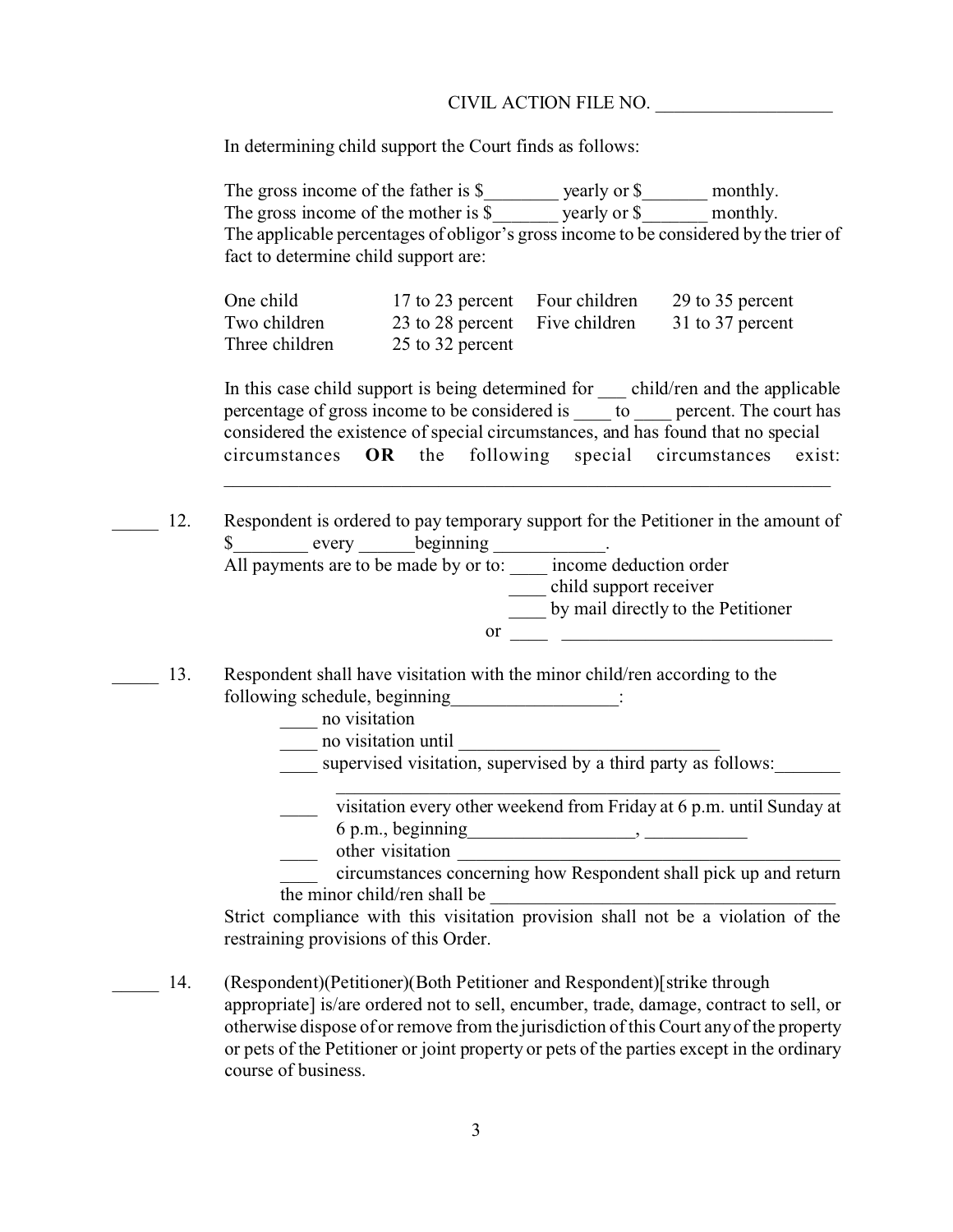CIVIL ACTION FILE NO. \_\_\_\_\_\_\_\_\_\_\_\_\_\_\_\_\_\_\_

| 15.     | (Respondent) (Petitioner) (Both Petitioner and Respondent) [strike through<br>appropriate] is/are ordered not to disconnect or have disconnected home utilities,<br>change or have changed and/or cancel or have canceled auto, health or life insurance<br>for Respondent, Petitioner, and/or Petitioner's child/ren or interfere with,<br>Respondent's, Petitioner's and/or Petitioner's child/ren's mail. |
|---------|--------------------------------------------------------------------------------------------------------------------------------------------------------------------------------------------------------------------------------------------------------------------------------------------------------------------------------------------------------------------------------------------------------------|
| 16.     | Petitioner is awarded costs and attorney fees in the amount of                                                                                                                                                                                                                                                                                                                                               |
| 17.     | Petitioner/protected party is either a spouse, former spouse, parent of a common<br>[pco07] child, Petitioner's child, child of Respondent, cohabitates or has cohabited with<br>Respondent and qualifies for 18 U.S.C. 922(g).                                                                                                                                                                              |
| 18.     | It is further Ordered                                                                                                                                                                                                                                                                                                                                                                                        |
| [pco08] |                                                                                                                                                                                                                                                                                                                                                                                                              |
|         | SO ORDERED this day of<br>.20                                                                                                                                                                                                                                                                                                                                                                                |

JUDGE, SUPERIOR COURT  $\frac{1}{2}$  County

\_\_\_\_\_\_\_\_\_\_\_\_\_\_\_\_\_\_\_\_\_\_\_\_\_\_\_

Print or stamp Judge's name

**Violation of the above Order may be punishable by arrest.**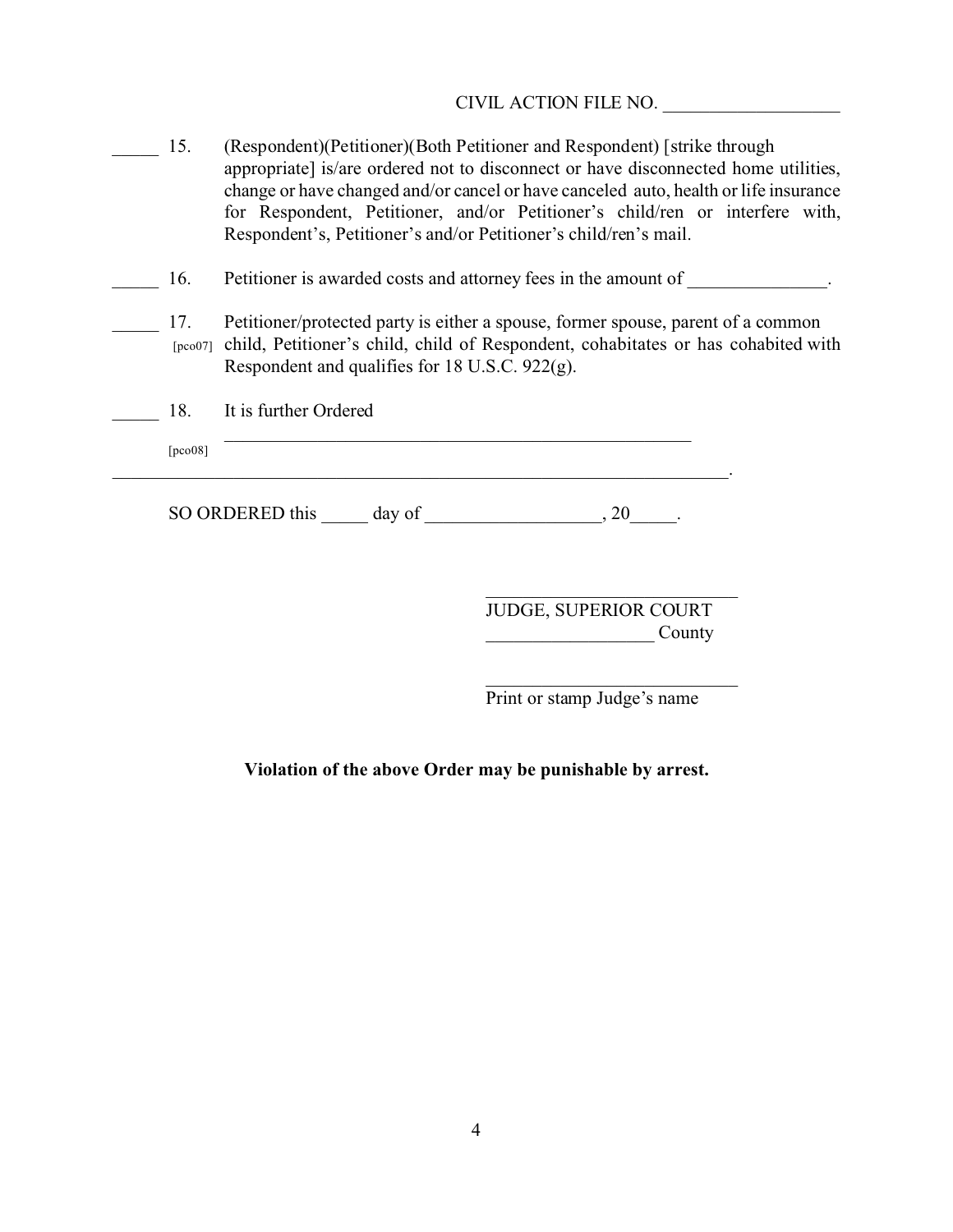#### **NOTICE TO RESPONDENT**

- **1. Violation of this Order may result in immediate arrest and criminal prosecution that may result in jail time and/or fines and/or may subject you to prosecution and penalties for contempt of court.**
- **2. This Order shall remain in effect unless specifically superceded by a subsequent signed and filed Order, by operation of law, or by Order of dismissal, whichever occurs first. Only this Court can void, modify or dismiss this Order. Either party may ask this Court to change or dismiss this Order.**
- **3. If after a hearing, of which the Defendant received notice and opportunity to participate, a protective order is issued which restrains Defendant from harassing, stalking or threatening an intimate partner, Defendant is prohibited from possessing, receiving, or transporting a firearm or ammunition which has been shipped or transported in interstate or foreign commerce for the duration of the Order. 18 U.S.C. § 922(g).**
- **4. A person commits the offense of Aggravated Stalking when such person, in violation of a temporary or permanent protective Order prohibiting this behavior follows, places under surveillance, or contacts Petitioner on public or private property for the purpose of harassing and intimidating the other person. This activity can subject the Respondent to arrest and prosecution for felony Aggravated Stalking, which carries penalties of imprisonment for not less than 1 year nor more than 10 years and a fine of up to \$10,000.00.**

Note to Judges: This form is promulgated as a Uniform Superior Court Rule under the auspices of O.C.G.A. § 19-13-53. To order a specific provision, please initial in the space provided. The court should delete or otherwise make inoperative any provision in the standardized form which is not supported by the evidence in the case and in order to comply with the court's application of the law and facts to an individual case.

### **RESPONDENT'S IDENTIFYING FACT SHEET**

(please complete as much as possible; one of these must be provided to have the order placed in the National Crime Information Center registry: Respondent's date of birth, social security number, or driver's license number)

| Respondent's social security number is                                   |                             |  | date of birth is |     |                       |                                           | $,$ sex $,$     |
|--------------------------------------------------------------------------|-----------------------------|--|------------------|-----|-----------------------|-------------------------------------------|-----------------|
| color of hair, color of eyes                                             |                             |  |                  |     |                       | height, weight.                           |                 |
| Respondent's race is , ethnic background . Respondent has distinguishing |                             |  |                  |     |                       |                                           |                 |
| marks (tattoos, scars, etc.)                                             |                             |  |                  |     | . Respondent drives a |                                           |                 |
| license tag number                                                       |                             |  |                  |     |                       | and has a (state) driver's license number |                 |
|                                                                          | . Respondent's home address |  |                  |     |                       |                                           | and is employed |
| by<br>at                                                                 |                             |  |                  | and |                       | works from to                             | on              |
| (days)                                                                   |                             |  |                  |     |                       |                                           |                 |

### **PETITIONER'S IDENTIFYING INFORMATION**

| <b>Protected parties</b>                                   | <b>DOB</b>  | sex          | race            |
|------------------------------------------------------------|-------------|--------------|-----------------|
|                                                            | <b>DOB</b>  | sex          | race            |
|                                                            | <b>DOB</b>  | sex          | race            |
|                                                            | <b>DOB</b>  | sex          | race            |
| $\square$ TRANSMITTED TO GEORGIA PROTECTIVE ORDER REGISTRY | <b>DATE</b> | <b>CLERK</b> | Rev'd $1/10/03$ |

5